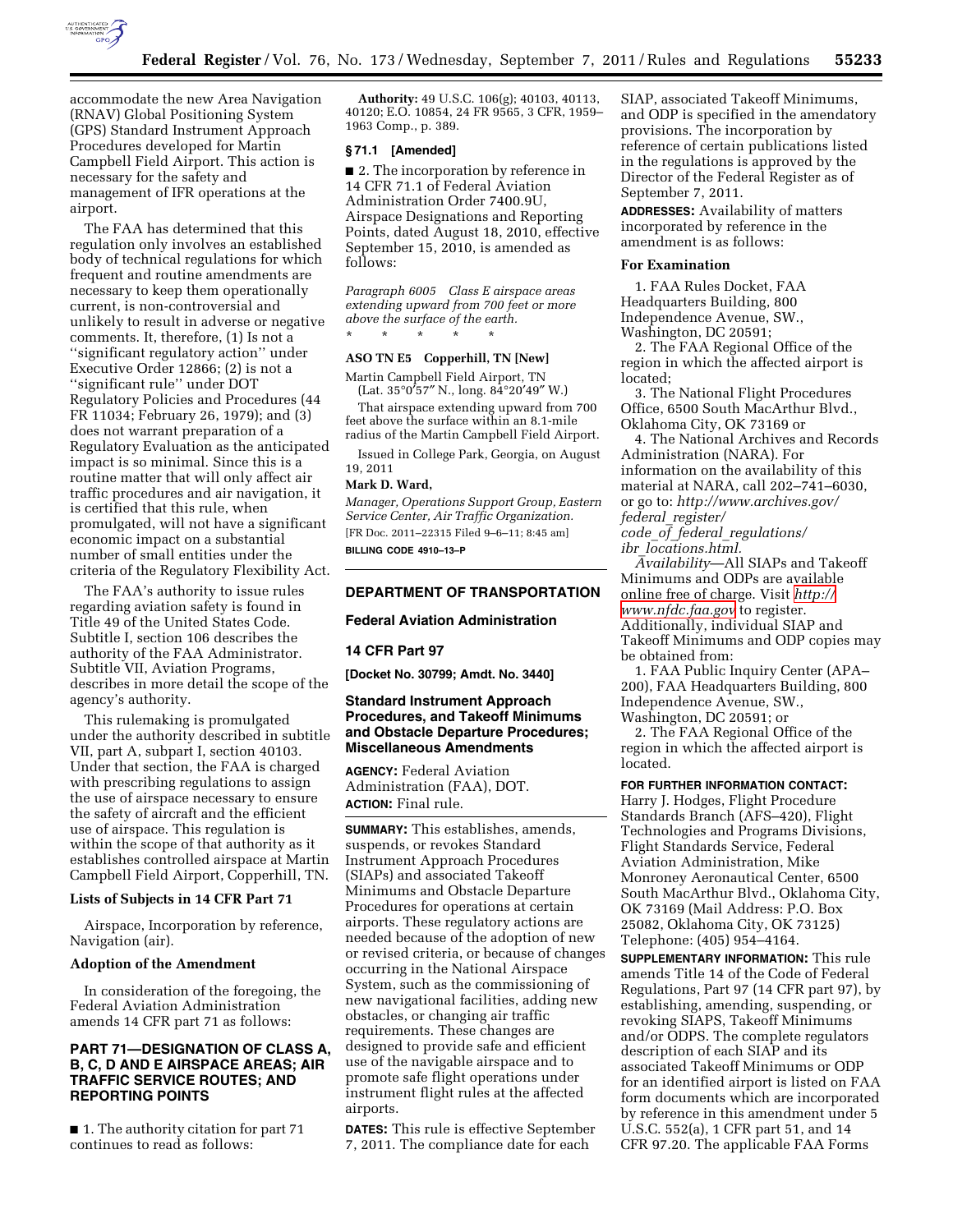are FAA Forms 8260–3, 8260–4, 8260– 5, 8260–15A, and 8260–15B when required by an entry on 8260–15A.

The large number of SIAPs, Takeoff Minimums and ODPs, in addition to their complex nature and the need for a special format make publication in the **Federal Register** expensive and impractical. Furthermore, airmen do not use the regulatory text of the SIAPs, Takeoff Minimums or ODPs, but instead refer to their depiction on charts printed by publishers of aeronautical materials. The advantages of incorporation by reference are realized and publication of the complete description of each SIAP, Takeoff Minimums and ODP listed on FAA forms is unnecessary. This amendment provides the affected CFR sections and specifies the types of SIAPs and the effective dates of the, associated Takeoff Minimums and ODPs. This amendment also identifies the airport and its location, the procedure, and the amendment number.

### **The Rule**

This amendment to 14 CFR part 97 is effective upon publication of each separate SIAP, Takeoff Minimums and ODP as contained in the transmittal. Some SIAP and Takeoff Minimums and textual ODP amendments may have been issued previously by the FAA in a Flight Data Center (FDC) Notice to Airmen (NOTAM) as an emergency action of immediate flight safety relating directly to published aeronautical charts. The circumstances which created the need for some SIAP and Takeoff Minimums and ODP amendments may require making them effective in less than 30 days. For the remaining SIAPS and Takeoff Minimums and ODPS, an effective date at least 30 days after publication is provided.

Further, the SIAPs and Takeoff Minimums and ODPS contained in this amendment are based on the criteria contained in the U.S. Standard for Terminal Instrument Procedures (TERPS). In developing these SIAPS and Takeoff Minimums and ODPs, the TERPS criteria were applied to the conditions existing or anticipated at the affected airports. Because of the close and immediate relationship between these SIAPs, Takeoff Minimums and ODPs, and safety in air commerce, I find that notice and public procedures before adopting these SIAPS, Takeoff Minimums and ODPs are impracticable and contrary to the public interest and, where applicable, that good cause exists for making some SIAPs effective in less than 30 days.

### **Conclusion**

The FAA has determined that this regulation only involves an established body of technical regulations for which frequent and routine amendments are necessary to keep them operationally current. It, therefore—(1) Is not a ''significant regulatory action'' under Executive Order 12866; (2) is not a ''significant rule'' under DOT Regulatory Policies and Procedures (44 FR 11034; February 26, 1979); and (3) does not warrant preparation of a regulatory evaluation as the anticipated impact is so minimal. For the same reason, the FAA certifies that this amendment will not have a significant economic impact on a substantial number of small entities under the criteria of the Regulatory Flexibility Act.

### **List of Subjects in 14 CFR Part 97**

Air Traffic Control, Airports, Incorporation by reference, and Navigation (air).

Issued in Washington, DC on August 19, 2011.

#### **John M. Allen,**

*Director, Flight Standards Service.* 

#### **Adoption of the Amendment**

Accordingly, pursuant to the authority delegated to me, Title 14, Code of Federal Regulations, part 97 (14 CFR part 97) is amended by establishing, amending, suspending, or revoking Standard Instrument Approach Procedures and/or Takeoff Minimums and/or Obstacle Departure Procedures effective at 0902 UTC on the dates specified, as follows:

### **PART 97—STANDARD INSTRUMENT APPROACH PROCEDURES**

■ 1. The authority citation for part 97 continues to read as follows:

**Authority:** 49 U.S.C. 106(g), 40103, 40106, 40113, 40114, 40120, 44502, 44514, 44701, 44719, 44721–44722.

■ 2. Part 97 is amended to read as follows:

#### **Effective 22 SEP 2011**

- Shenandoah, IA, Shenandoah Muni, VOR/ DME RWY 12, Amdt 4
- McCall, ID, McCall Muni, NDB RWY 34, Orig, CANCELLED
- Bedford, IN, Virgil I Grisson Muni, Takeoff Minimums and Obstacle DP, Orig
- Manistee, MI, Manistee Co.-Blacker, Takeoff Minimums and Obstacle DP, Amdt 6
- Miles City, MT, Frank Wiley Field, NDB RWY 4, Amdt 5A, CANCELLED
- Ballinger, TX, Bruce Field, Takeoff Minimums and Obstacle DP, Orig

#### **Effective 20 OCT 2011**

- Anchorage, AK, Ted Stevens Anchorage Intl, Takeoff Minimums and Obstacle DP, Amdt 6
- St. Paul Island, AK, St. Paul Island, RNAV (GPS) RWY 18, Amdt 2B
- Almyra, AR, Almyra Muni, Takeoff
- Minimums and Obstacle DP, Orig Brinkley, AR, Frank Federer Memorial,
- Takeoff Minimums and Obstacle DP, Orig Walnut Ridge, AR, Walnut Ridge Rgnl, RNAV
- (GPS) RWY 4, Orig
- Walnut Ridge, AR, Walnut Ridge Rgnl, RNAV (GPS) RWY 18, Amdt 1
- Walnut Ridge, AR, Walnut Ridge Rgnl, RNAV (GPS) RWY 22, Amdt 1
- Walnut Ridge, AR, Walnut Ridge Rgnl, RNAV (GPS) RWY 36, Amdt 1
- Walnut Ridge, AR, Walnut Ridge Rgnl,
- Takeoff Minimums and Obstacle DP, Orig Hemet, CA, Hemet-Ryan, Takeoff Minimums and Obstacle DP, Amdt 2
- Oakland, CA, Metropolitan Oakland Intl, RNAV (RNP) Z RWY 11, Orig-A
- Susanville, CA, Susanville Muni, RNAV (GPS)-A, Amdt 1
- Aspen, CO, Aspen-Pitkin Co/Sardy Field, SARDD TWO Graphic DP
- St Petersburg-Clearwater, FL, St Petersburg-Clearwater Intl, ILS OR LOC RWY 18L, ILS RWY 18L (SA CAT I), ILS RWY 18L (CAT II), Amdt 21A
- St Petersburg-Clearwater, FL, St Petersburg-Clearwater Intl, ILS OR LOC/DME RWY 36R, Amdt 2A
- St Petersburg-Clearwater, FL, St Petersburg-Clearwater Intl, RNAV (GPS) RWY 18L, Amdt 1A
- St Petersburg-Clearwater, FL, St Petersburg-Clearwater Intl, RNAV (GPS) RWY 36R, Amdt 2A
- St Petersburg-Clearwater, FL, St Petersburg-Clearwater Intl, Takeoff Minimums and Obstacle DP, Amdt 3
- St Petersburg-Clearwater, FL, St Petersburg-Clearwater Intl, VOR RWY 36R, Amdt 1A
- St Petersburg-Clearwater, FL, St Petersburg-Clearwater Intl, VOR/DME RWY 18L, Amdt 1A
- Chariton, IA, Chariton Muni, NDB RWY 17, Amdt 3A, CANCELLED
- Pocahontas, IA, Pocahontas Muni, VOR/DME RWY 30, Amdt 4
- McCall, ID, McCall Muni, MCCALL ONE Graphic DP, CANCELLED
- McCall, ID, McCall Muni, PEPUC ONE Graphic DP
- McCall, ID, McCall Muni, Takeoff Minimums and Obstacle DP, Amdt 3
- Jacksonville, IL, Jacksonville Muni, Takeoff Minimums and Obstacle DP, Orig
- Monticello, IL, Piatt County, Takeoff Minimums and Obstacle DP, Orig
- Portland, IN, Portland Muni, RNAV (GPS) RWY 9, Amdt 1
- Portland, IN, Portland Muni, RNAV (GPS) RWY 27, Amdt 1
- Winamac, IN, Arens Field, Takeoff Minimums and Obstacle DP, Orig
- Atchison, KS, Amelia Earhart, Takeoff Minimums and Obstacle DP, Orig
- Ashland, KY, Ashland Rgnl, Takeoff Minimums and Obstacle DP, Amdt 5
- Danville, KY, Stuart Powell Field, Takeoff Minimums and Obstacle DP, Amdt 1
- Marksville, LA, Marksville Muni, Takeoff Minimums and Obstacle DP, Orig